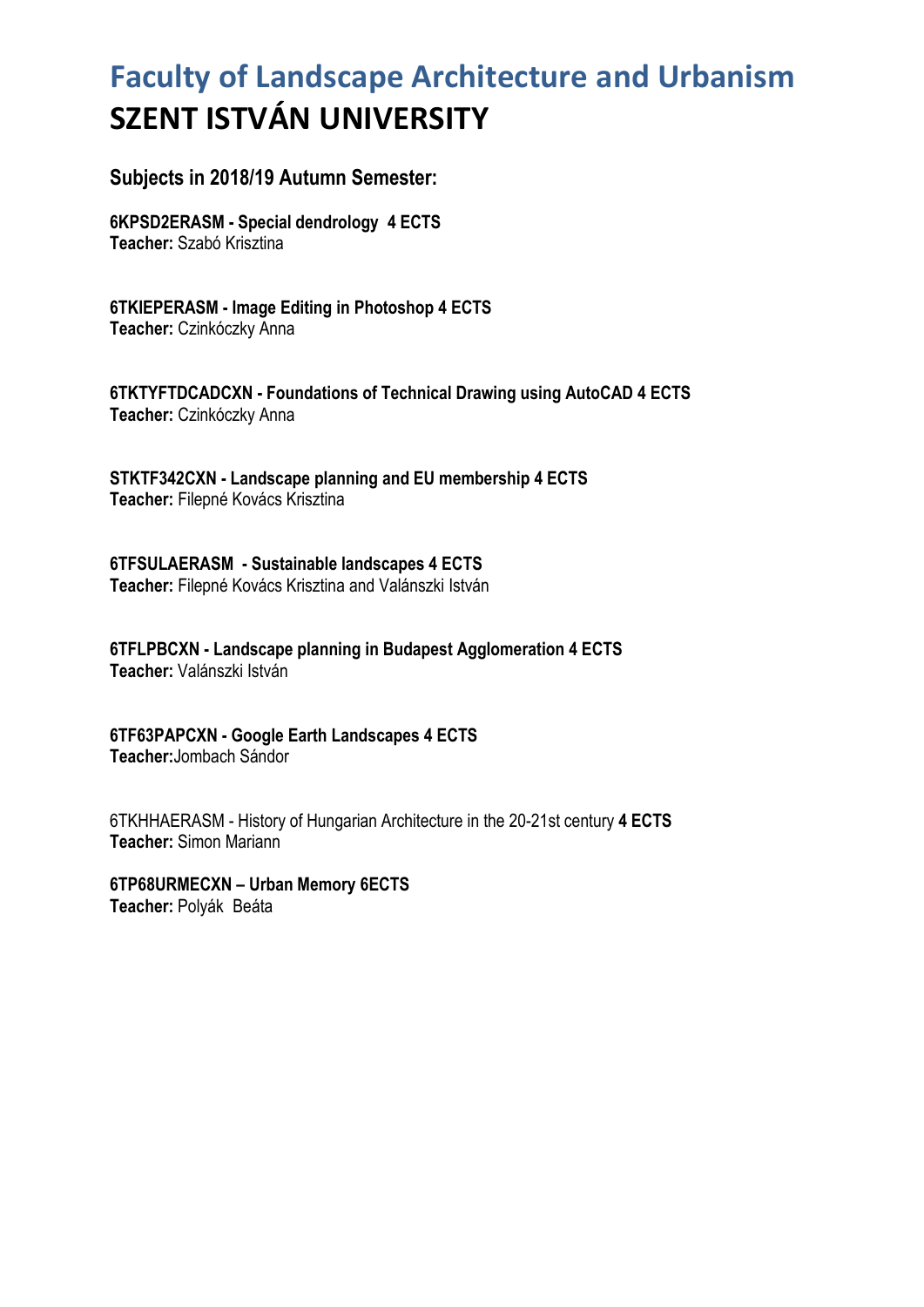## **List of courses with description**

with min. 5 students

| <b>Title</b>             | <b>Special Dendrology 1</b>                                                                                                                         |                                             |                     |  |
|--------------------------|-----------------------------------------------------------------------------------------------------------------------------------------------------|---------------------------------------------|---------------------|--|
| Code                     | 6KPSDERASM                                                                                                                                          |                                             |                     |  |
| Prerequisites            |                                                                                                                                                     | Basic botanical and dendrological knowledge |                     |  |
| Description              | The aim of the course is to learn about mostly woody taxa that are not in<br>the basic requirement and to become experienced in the practical       |                                             |                     |  |
|                          |                                                                                                                                                     |                                             |                     |  |
|                          | application of these species. During the semester the classes provide                                                                               |                                             |                     |  |
|                          | knowledge of more than 250 species, subspecies and cultivars. In the second                                                                         |                                             |                     |  |
|                          | part of the course, students tour two botanical gardens in Budapest.                                                                                |                                             |                     |  |
|                          | Students have to choose a bedding out of urban open space, survey or<br>analyze the planted species and to evaluate the planting application of the |                                             |                     |  |
|                          |                                                                                                                                                     |                                             |                     |  |
|                          | chosen site and have to deliver oral presentation about it. The exercise can                                                                        |                                             |                     |  |
|                          |                                                                                                                                                     | be extended with drawings.                  |                     |  |
| Lecturer<br>Semester     | Krisztina SZABÓ                                                                                                                                     |                                             |                     |  |
|                          | Fall                                                                                                                                                | Contact hours/week                          | $\overline{2}$<br>4 |  |
| Level                    | undergraduate/graduate<br><b>ECTS Credit</b>                                                                                                        |                                             |                     |  |
| Teaching and<br>Learning | Indoor and outdoor classes and two half day trips. Students' knowledge of                                                                           |                                             |                     |  |
| Methods:                 | plant materials will be enriched by plant identification walks and plant<br>identification exams.                                                   |                                             |                     |  |
| Costs                    | Travel: cca. HUF 2000<br>$\bullet$                                                                                                                  |                                             |                     |  |
| Reading:                 | Krüssmann, G. (1985): Manual of Cultivated Conifers. Timber Press,<br>$\bullet$                                                                     |                                             |                     |  |
|                          | Portland, Or., USA                                                                                                                                  |                                             |                     |  |
|                          | Krüssmann, G. (1989): Manual of Cultivated Broad-leaved Trees and<br>$\bullet$                                                                      |                                             |                     |  |
|                          | Shrubs. Timber Press, Portland, Or., USA                                                                                                            |                                             |                     |  |
|                          | Krüssmann, G. (1990): Manual of Woody Landscape Plants. Stipes                                                                                      |                                             |                     |  |
|                          | Publ. Company, Champaign, Ilinois, USA                                                                                                              |                                             |                     |  |
|                          | Rehder, A. (1985): Manual of Cultivated Trees and Shrubs Hardy in<br>$\bullet$                                                                      |                                             |                     |  |
|                          | North America. Dioscorides Press, Portland, Or., USA<br>DEBRECZY, Zs., RÁCZ, I. (2011): Conifers Around the World,                                  |                                             |                     |  |
|                          |                                                                                                                                                     |                                             |                     |  |
|                          | DendroPress Ltd, Budapest                                                                                                                           |                                             |                     |  |
| Assessment:              | Plant identification exams                                                                                                                          | 20%                                         |                     |  |
|                          | Presentation                                                                                                                                        | 30%                                         |                     |  |
|                          | Final written exam                                                                                                                                  | 50%                                         |                     |  |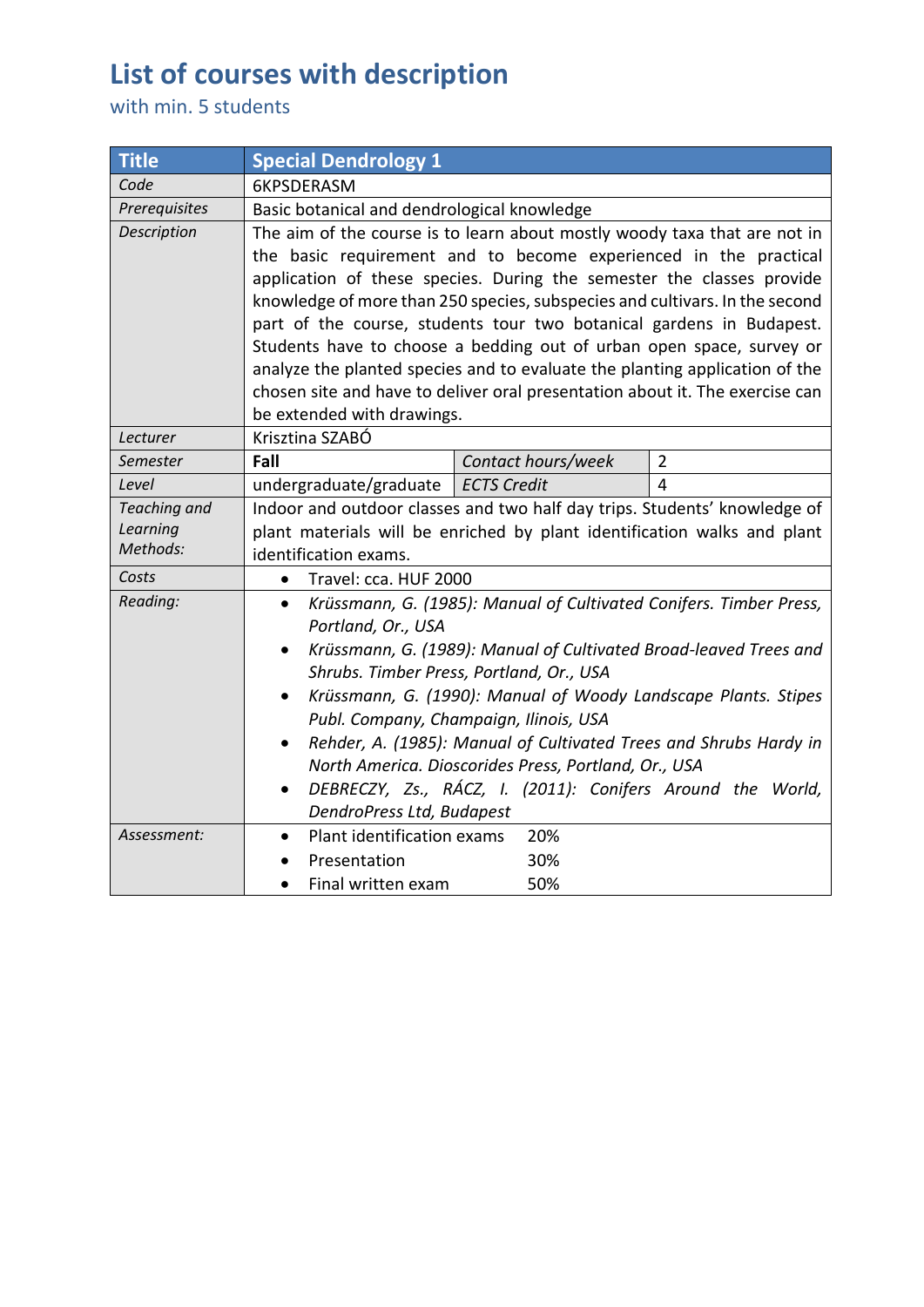| <b>Title</b>   | <b>Foundations of Technical Drawing using AutoCAD</b>                       |                    |                |  |
|----------------|-----------------------------------------------------------------------------|--------------------|----------------|--|
| Code           | 6TKTYFTDCADCXN                                                              |                    |                |  |
| Prerequisite   | <b>Basic IT skills</b>                                                      |                    |                |  |
| Description    | The course is aimed to introduce the AutoCAD environment to students        |                    |                |  |
|                | that is essential to produce architectural or landscape plans. The students |                    |                |  |
|                | will have to demonstrate their technical and problem solving skills in a    |                    |                |  |
|                | complex computer based environment                                          |                    |                |  |
| Lecturer       | Dr. Anna CZINKÓCZKY                                                         |                    |                |  |
| Semester       | Fall/spring                                                                 | Contact hours/week | $\overline{2}$ |  |
| Level          | Undergraduate/graduate                                                      | <b>ECTS</b> credit | 4              |  |
| Teaching and   | Practice based computer lab seminars                                        |                    |                |  |
| Learning       |                                                                             |                    |                |  |
| <b>Methods</b> |                                                                             |                    |                |  |
| Costs          |                                                                             |                    |                |  |
| Reading        | Required Textbook: Engineering Graphics with AutoCAD 2011, by James         |                    |                |  |
|                | Bethune; Prentice Hall Publishing.                                          |                    |                |  |
|                | <b>Optional Reference Textbook:</b> AutoCAD and its Applications 2010 by    |                    |                |  |
|                | Shumaker or any AutoCAD textbook.                                           |                    |                |  |
| Assessment     | 10% in class participation<br>$\bullet$                                     |                    |                |  |
|                | 40% Midterm                                                                 |                    |                |  |
|                | 50% Final                                                                   |                    |                |  |

| <b>Title</b>                               | <b>Landscape Planning and EU Membership</b>                                                                                                                                                                                                                                                                                                                                                                  |                    |                |
|--------------------------------------------|--------------------------------------------------------------------------------------------------------------------------------------------------------------------------------------------------------------------------------------------------------------------------------------------------------------------------------------------------------------------------------------------------------------|--------------------|----------------|
| Code                                       | STKTF342CXN                                                                                                                                                                                                                                                                                                                                                                                                  |                    |                |
| Prerequisites                              | None                                                                                                                                                                                                                                                                                                                                                                                                         |                    |                |
| Description                                | Students get acquainted with the European Unions spatial trends and<br>policy fields related to spatial planning. Using the latest results of ESPON<br>research program we explore the territorial challenges facing the EU and<br>get acquainted with different scenarios of future trends. Through lectures<br>and discussions students became familiar with examples of the European<br>planning systems. |                    |                |
| Lecturer                                   | Krisztina FILEPNÉ KOVÁCS                                                                                                                                                                                                                                                                                                                                                                                     |                    |                |
| Semester                                   | <b>Fall/Spring</b>                                                                                                                                                                                                                                                                                                                                                                                           | Contact hours/week | $\overline{2}$ |
| Level                                      | Undergraduate/graduate                                                                                                                                                                                                                                                                                                                                                                                       | <b>ECTS Credit</b> | 4              |
| Teaching and<br>Learning<br><b>Methods</b> | Lectures, discussions, self-reading, student presentations.                                                                                                                                                                                                                                                                                                                                                  |                    |                |
| Costs                                      |                                                                                                                                                                                                                                                                                                                                                                                                              |                    |                |
| Reading                                    | EU Compendium of spatial policy<br>http://www.espace-project.org/publications/EUcompendium.pdf<br>OECD Proceedings: Towards a new road of spatial planning                                                                                                                                                                                                                                                   |                    |                |
| Assessment                                 | Course work                                                                                                                                                                                                                                                                                                                                                                                                  | 20%                |                |
|                                            | Presentation                                                                                                                                                                                                                                                                                                                                                                                                 | 30%                |                |
|                                            | Final essay                                                                                                                                                                                                                                                                                                                                                                                                  | 50%                |                |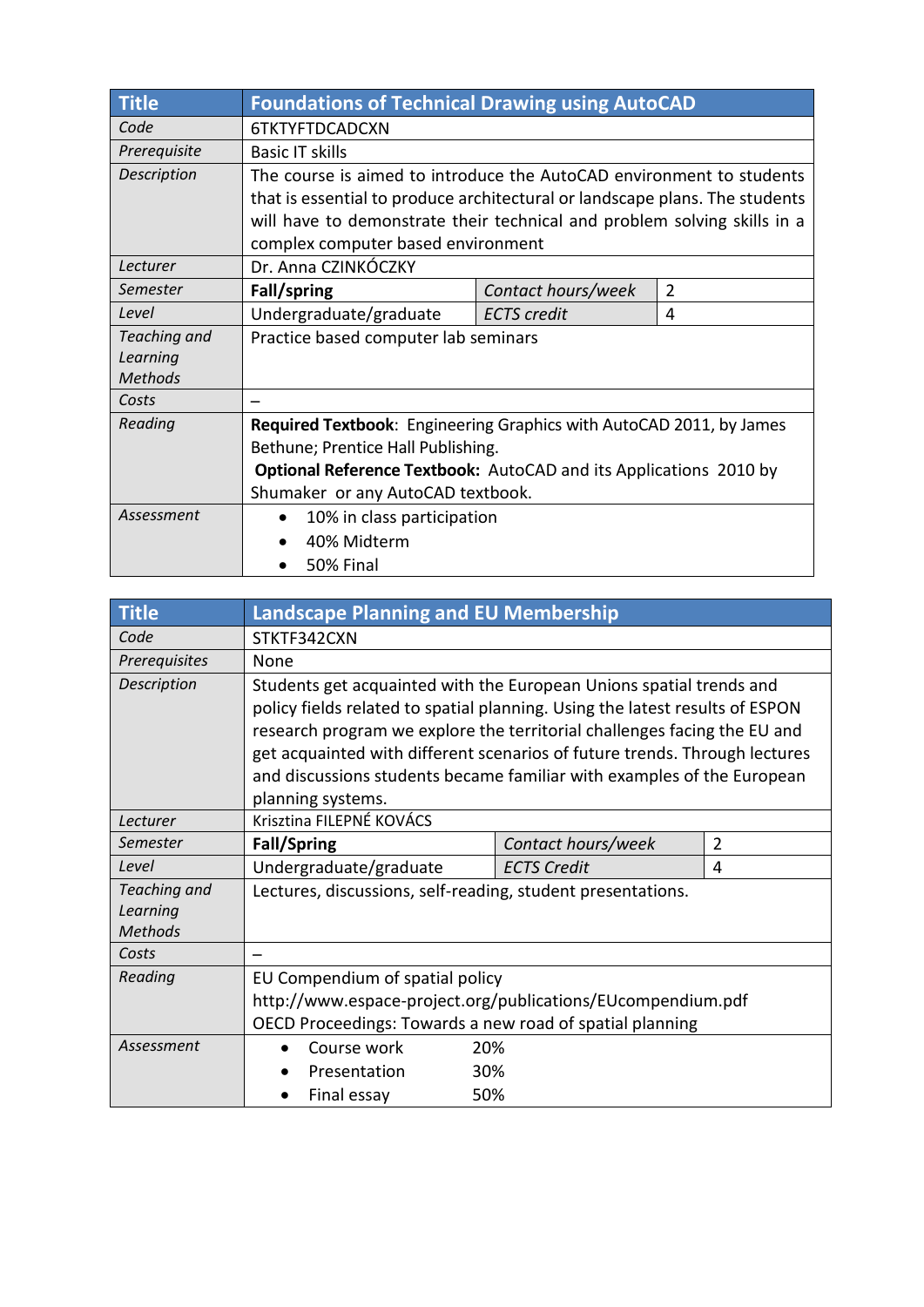| Title                                | <b>Sustainable Landscapes</b>                                                                                                                                                                                                                                                                                                                                                                                                                                                                                                                                                                                                                                                                                                                                                                                                                                                                                                                                                                                                                                                                           |                    |                |
|--------------------------------------|---------------------------------------------------------------------------------------------------------------------------------------------------------------------------------------------------------------------------------------------------------------------------------------------------------------------------------------------------------------------------------------------------------------------------------------------------------------------------------------------------------------------------------------------------------------------------------------------------------------------------------------------------------------------------------------------------------------------------------------------------------------------------------------------------------------------------------------------------------------------------------------------------------------------------------------------------------------------------------------------------------------------------------------------------------------------------------------------------------|--------------------|----------------|
| Code                                 | 6TFSULAERASM                                                                                                                                                                                                                                                                                                                                                                                                                                                                                                                                                                                                                                                                                                                                                                                                                                                                                                                                                                                                                                                                                            |                    |                |
| Prerequisites                        | Basics of Landscape / Urban Planning                                                                                                                                                                                                                                                                                                                                                                                                                                                                                                                                                                                                                                                                                                                                                                                                                                                                                                                                                                                                                                                                    |                    |                |
| Description                          | The subject highlights some important issues of sustainable planning /<br>design in both urban and rural landscapes. The aim of the module is to<br>provide competences in sustainable development and management of<br>landscapes.<br>Lecturers involved introduce various social and ecological aspects of<br>sustainability, including sustainable urban drainage systems, light pollution,<br>wildlife protection, socially sustainable urban planning, urban agriculture,<br>building stewardship in community planning, managing community<br>multifunctional<br>charrettes<br>and<br>landscapes,<br>lakeside<br>greenways,<br>management.                                                                                                                                                                                                                                                                                                                                                                                                                                                        |                    |                |
| Lecturer                             | Krisztina FILEP-KOVÁCS, Róbert KABAI, Zsombor BOROMISZA                                                                                                                                                                                                                                                                                                                                                                                                                                                                                                                                                                                                                                                                                                                                                                                                                                                                                                                                                                                                                                                 |                    |                |
| Semester                             | Fall/spring                                                                                                                                                                                                                                                                                                                                                                                                                                                                                                                                                                                                                                                                                                                                                                                                                                                                                                                                                                                                                                                                                             | Contact hours/week | 2              |
| Level                                | undergraduate/graduate   ECTS Credit                                                                                                                                                                                                                                                                                                                                                                                                                                                                                                                                                                                                                                                                                                                                                                                                                                                                                                                                                                                                                                                                    |                    | $\overline{4}$ |
| Teaching and<br>Learning<br>Methods: | Beyond the 90-minutes weekly seminars, students are required to study the<br>appointed professional materials in the topic of the lectures.                                                                                                                                                                                                                                                                                                                                                                                                                                                                                                                                                                                                                                                                                                                                                                                                                                                                                                                                                             |                    |                |
| Costs                                | $\qquad \qquad -$                                                                                                                                                                                                                                                                                                                                                                                                                                                                                                                                                                                                                                                                                                                                                                                                                                                                                                                                                                                                                                                                                       |                    |                |
| Reading:                             | M. Calkins: Materials for Sustainable Sites. Wiley, 2009<br>A.M.<br>Vanderzanden:<br>Sustainable<br>T.W.<br>Cook,<br>Landscape<br>$\qquad \qquad$<br>Management<br>Douglas Farr: Sustainable Urbanism: Urban Design With Nature.<br><b>Wiley, 2008</b><br>Fred Steiner, The Living Landscape: An Ecological Approach to<br>Landscape Planning<br>Janie Benyus: Biomimicry: Innovation Inspired by Nature<br>Mander, U., Wiggering, H., Helming, K. (eds): Multifunctional land<br>use – meeting future demands for landscape goods and services.<br>Springer, Berlin, Heidelberg (Germany)<br>Paul Cawood Hellmund - Daniel Somers Smith: Designing<br>Greenways (Sustainable Landscapes for Nature and People)<br>Future Communities: Design for Social Sustainability: A Framework<br>for Creating Thriving New Communities. London, Social Life, 2012.<br>Sustainable<br>Seattle:<br>http://sustainableseattle.org/programs/regional-indicators<br>Sustainable City http://www.sustainable-city.org/<br>http://www.sustainable-city.org/document/primer/index.html<br>http://www.asla.org/sites.aspx |                    |                |
| Assessment:                          | Test 100%<br>$\bullet$                                                                                                                                                                                                                                                                                                                                                                                                                                                                                                                                                                                                                                                                                                                                                                                                                                                                                                                                                                                                                                                                                  |                    |                |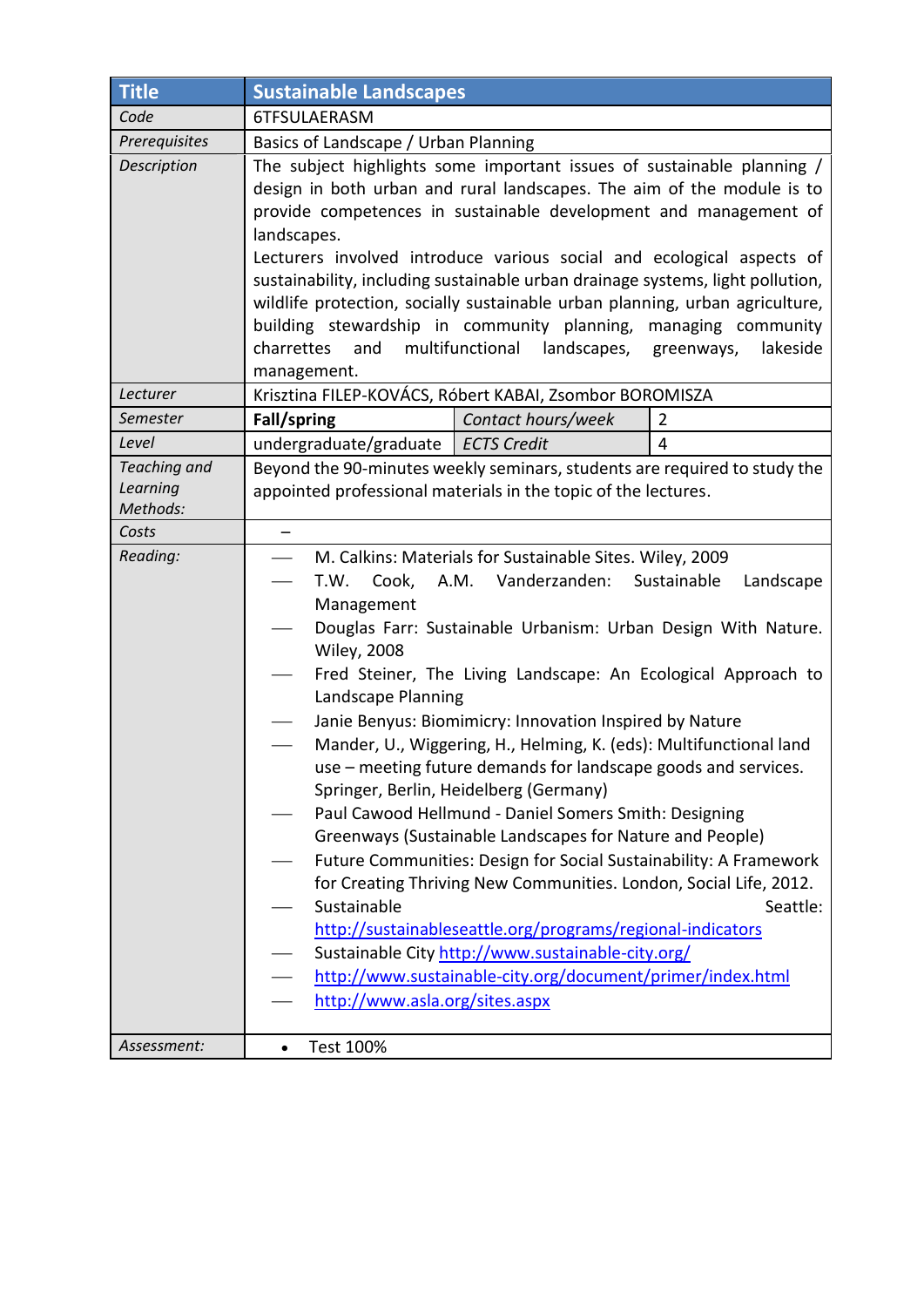| <b>Title</b>                         | <b>Landscape Planning in Budapest Agglomeration</b>                                                                                                                                                                                                                                                                                                                                                                                                                                                                                                                            |                    |                |
|--------------------------------------|--------------------------------------------------------------------------------------------------------------------------------------------------------------------------------------------------------------------------------------------------------------------------------------------------------------------------------------------------------------------------------------------------------------------------------------------------------------------------------------------------------------------------------------------------------------------------------|--------------------|----------------|
| Code                                 | 6TFLPBCXN                                                                                                                                                                                                                                                                                                                                                                                                                                                                                                                                                                      |                    |                |
| Prerequisites                        | <b>None</b>                                                                                                                                                                                                                                                                                                                                                                                                                                                                                                                                                                    |                    |                |
| Description                          | The course contains the theoretical lectures about the actual landscape<br>brownfield<br>challanges<br>rehabilitation,<br>planning<br>as<br>control<br>of<br>suburbanisation. The focus of the course is to visit sites interesting from<br>landscape planning view in Budapest and the agglomeration zone.<br>Topics:<br>planning system and landscape<br>Spatial<br>planning in<br>Hungary,<br>Agglomeration trends in the world (Lecture)<br>History of Budapest agglomeration, Greenways and Brownfield and urban<br>rehabilitation (Lecture, introduction of pilot areas) |                    |                |
|                                      |                                                                                                                                                                                                                                                                                                                                                                                                                                                                                                                                                                                |                    |                |
|                                      | Urban rehabilitation projects in Budapest (site visit)<br>Land use conflicts in the agglomeration, mining sites (site visit)                                                                                                                                                                                                                                                                                                                                                                                                                                                   |                    |                |
|                                      | <b>Brownfiled</b><br>rehabilitation<br>landscape<br>(Gázgyár),<br>changes<br>in<br>Pannonia/Landscape protection in the metropolitan region of Budapest<br>(site visit)<br>Suburbanisation process and conflicts in Budapest agglomeration (site<br>visit)                                                                                                                                                                                                                                                                                                                     |                    |                |
| Lecturer                             | Krisztina FILEPNÉ KOVÁCS, István VALÁNSZKY                                                                                                                                                                                                                                                                                                                                                                                                                                                                                                                                     |                    |                |
| Semester                             | <b>Spring</b>                                                                                                                                                                                                                                                                                                                                                                                                                                                                                                                                                                  | Contact hours/week | $\overline{2}$ |
| Level                                | Undergraduate                                                                                                                                                                                                                                                                                                                                                                                                                                                                                                                                                                  | <b>ECTS Credit</b> | $\overline{4}$ |
| Teaching and<br>Learning<br>Methods: | Lectures and site visits                                                                                                                                                                                                                                                                                                                                                                                                                                                                                                                                                       |                    |                |
| Costs<br>Reading:                    |                                                                                                                                                                                                                                                                                                                                                                                                                                                                                                                                                                                |                    |                |
| Assessment                           |                                                                                                                                                                                                                                                                                                                                                                                                                                                                                                                                                                                |                    |                |

| <b>Title</b>         | <b>Google Earth Landscapes</b>                                                                                                                                                                                                                                                                                                                                                                                                                                                                                                                                                                                   |                    |   |
|----------------------|------------------------------------------------------------------------------------------------------------------------------------------------------------------------------------------------------------------------------------------------------------------------------------------------------------------------------------------------------------------------------------------------------------------------------------------------------------------------------------------------------------------------------------------------------------------------------------------------------------------|--------------------|---|
| Code                 | 6TF63PAPCXN                                                                                                                                                                                                                                                                                                                                                                                                                                                                                                                                                                                                      |                    |   |
| <b>Prerequisites</b> | None                                                                                                                                                                                                                                                                                                                                                                                                                                                                                                                                                                                                             |                    |   |
| Description          | The aim of the course is to experience, learn and use the Google Earth for<br>landscape architecture purposes. The application offers a suitable platform<br>for GIS-based presentation of research results, landscape changes or<br>various elements of any kind of plans. Google Earth application is a free,<br>available and offers a comfortable user environment for planners,<br>developers at any spatial level from object level to regional scale. The<br>course supports to acquire Google Earth based visualisation and<br>presentation techniques (combining tour, path, model and other tools) and |                    |   |
| Lecturer             | to combine with oral presentation skills.<br>Sándor JOMBACH                                                                                                                                                                                                                                                                                                                                                                                                                                                                                                                                                      |                    |   |
| Semester             | Fall                                                                                                                                                                                                                                                                                                                                                                                                                                                                                                                                                                                                             | Contact hours/week | 2 |
| Level                | Undergraduate/graduate                                                                                                                                                                                                                                                                                                                                                                                                                                                                                                                                                                                           | <b>ECTS Credit</b> | 4 |